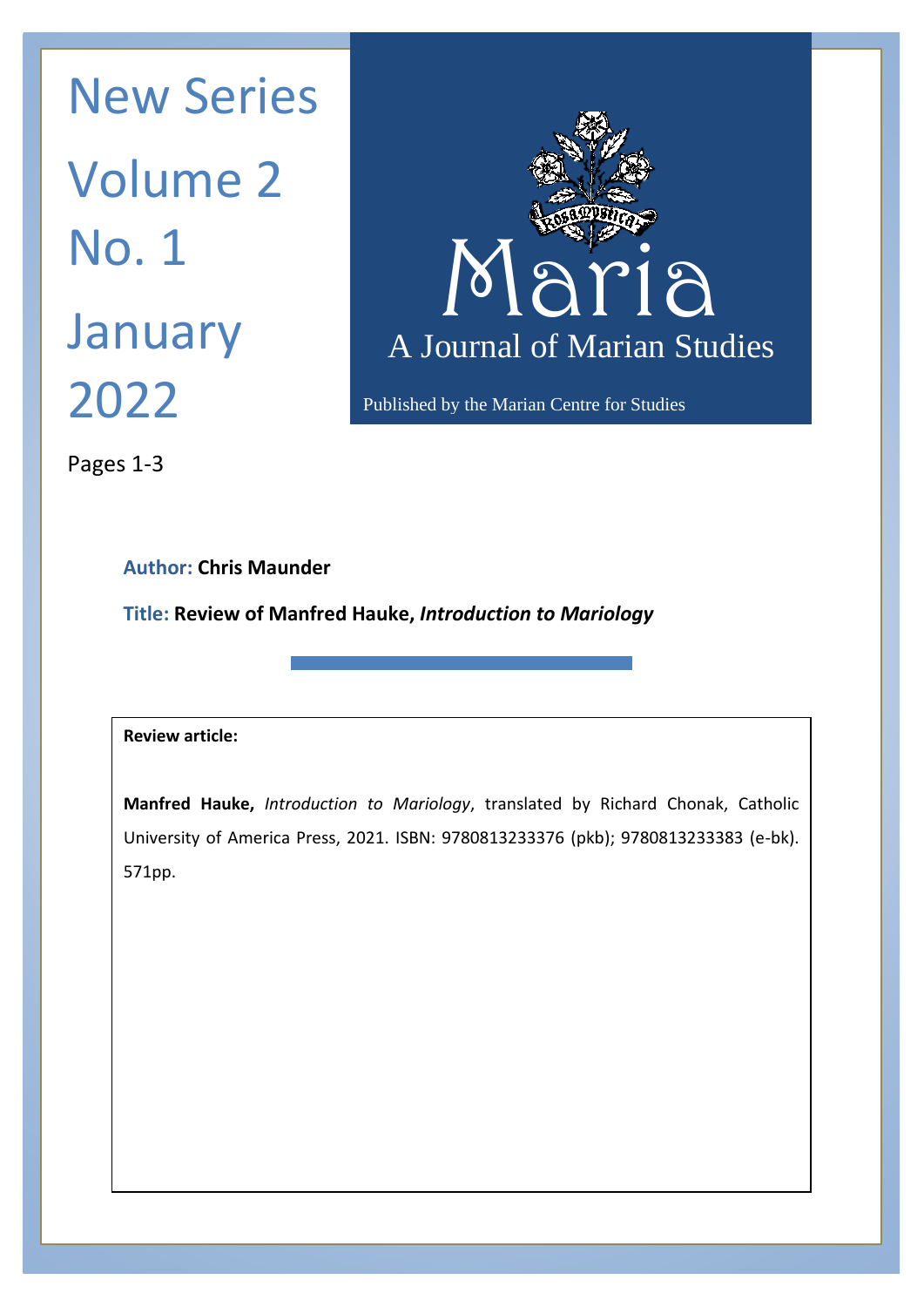## Maunder, Review of Manfred Hauke, *Introduction to Mariology*

This is the third language in which Fr. Manfred Hauke's textbook has appeared: it was originally published in Italian (2008), then Spanish, and now English. Portuguese and Korean versions are on the way, although not the author's native German.

For those wanting to understand the systematic thinking of the Roman Catholic Magisterium on Mary, the mother of Jesus, including the key debates, issues, and papal publications, this book will be indispensable. I would put it together with Edward Sri's *Rethinking Mary in the New Testament* (2018) which tackles the biblical passages in greater depth: two books which, combined in a library, would ensure that one had very helpful introductory material to Roman Catholic Mariological doctrine and its biblical basis.

For those wanting a wider understanding of Mary from a range of denominational approaches and academic disciplines, this book would not be my recommendation (try instead Sarah Jane Boss, *Mary: The Complete Resource*, 2007, and/or my own *Oxford Handbook of Mary*, 2019). Hauke articulates the Vatican view with the windows tightly shut. One finds Simone de Beauvoir, Mary Daly, Elizabeth Johnson, and Karl Barth in the bibliography because their critique of traditional Catholic doctrine has been raised but swiftly dismissed. Brief and very occasional mentions of Protestant scholars aside, the great majority of the sources are Roman Catholic and priestly.

The book has been translated in a clear style, and the structure is logical; you will not get lost! It starts with the important question as to whether Mariology is central to Catholic thought and, having established that it is, moves on to an historical overview. Then follow the main topics: the Divine Maternity; Virginity; Holiness; Assumption and Queenship; Mediation; Apparitions; Veneration and Devotion. Each has its source list, and most include a discussion of the theological issues arising and the implications for ecumenism (even other religions on occasion). Inevitably, this schema does cause repetition, which is not problematic given that this is intended as a textbook to be consulted and not a book to be read from cover to cover in one run. The book concludes with some listings of sources on Mariology on the Internet.

The areas which concern and sometimes divide Catholics are helpfully discussed as far as a compendium allows: for example, the importance of balance between a Christocentric and ecclesiocentric approach to Mariology (both have their dangers, says Hauke), feminism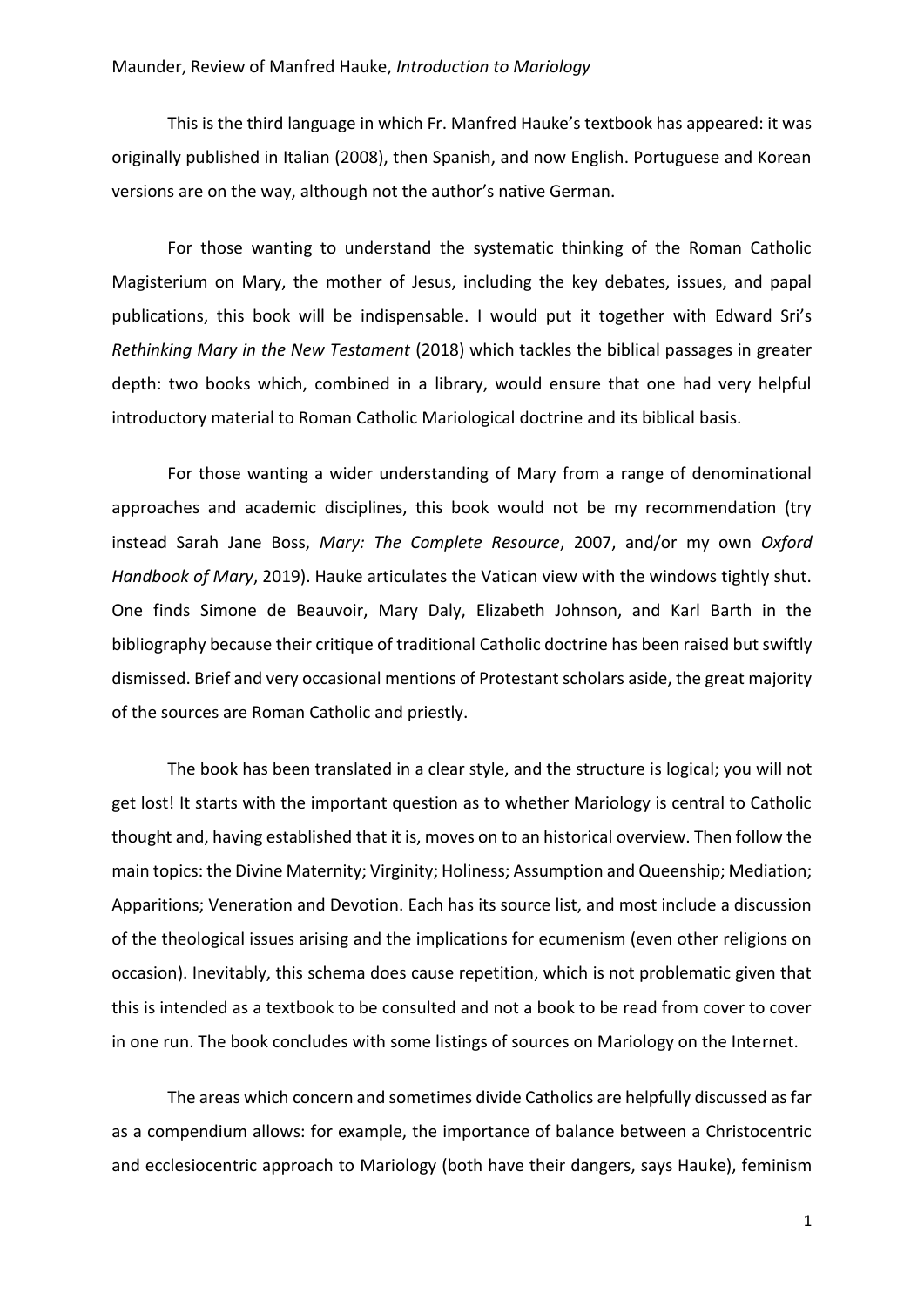

and the 'essence' of woman, the appropriateness of dogmatically defining Mary as Co-Redemptrix. On this last point, Hauke is favourable to a single title definition accenting the mediatory role of Mary, therefore not 'Co-Redemptrix, Mediatrix, and Advocate' (Hauke is not convinced by the Amsterdam apparitions). Is Mary the 'Mediatrix of *All* Graces'? Hauke notes that doctrine has not reached clarity on this point, but suggests that it may be inferred.

In my own research area, Marian apparitions, Hauke disagrees with the universal application of what we might call the 'divinely inspired imagination' theory of Karl Rahner to approved apparitions. I personally follow Rahner in this, and I think that Benedict XVI, writing as Cardinal Ratzinger in *The Message of Fatima* (2000), does too. I found Hauke's refutation of Rahner weak here, as he cites as his sole objection the apparition at Knock when everyone saw the apparition, rendering it an objective rather than subjective phenomenon. Yet Knock is something of an exception which proves the rule with a stationary tableau rather than lifelike moving figure of Mary, and Eugene Hynes' *Knock* (2008) shows quite cogently how Knock can be understood as a cultural construction.

Hauke leads the reader to an appreciation of the systematic interconnection of the ways in which the various Marian doctrines connect within Roman Catholic thought. Yet, and it is of course no surprise, the clarity and precision that Hauke employs lays bare the sexism of Catholic doctrine on Mary. The Catholic belief as he portrays it is that Mary's femaleness is integral to her role, one of subordinate companionship to her Son. I am aware that the object of my reservation in respect of gender is the whole interrelated edifice of Roman Catholic Mariology, particularly as expressed in the conciliar and papal statements of the modern Church, and not just Hauke's faithful articulation of it. 'Subordinate' is a common expression when related to Mary's mediation and co-redemption, and the association of this with official Catholic views on gender is inescapable.

The hierarchical dualism of God and humanity or God and Church is represented by masculine and feminine respectively; this biblical symbolism is fundamental, not accidental, for Hauke. It is also expressed in the relationship between Christ – New Adam and Second Person of the Trinity – and Mary – New Eve and Model of the Church. He argues rightly that humanity, along with receptivity and co-operation, Mary's qualities, are associated with the woman in both Bible and Church tradition, but he fails to see that that does not absolve